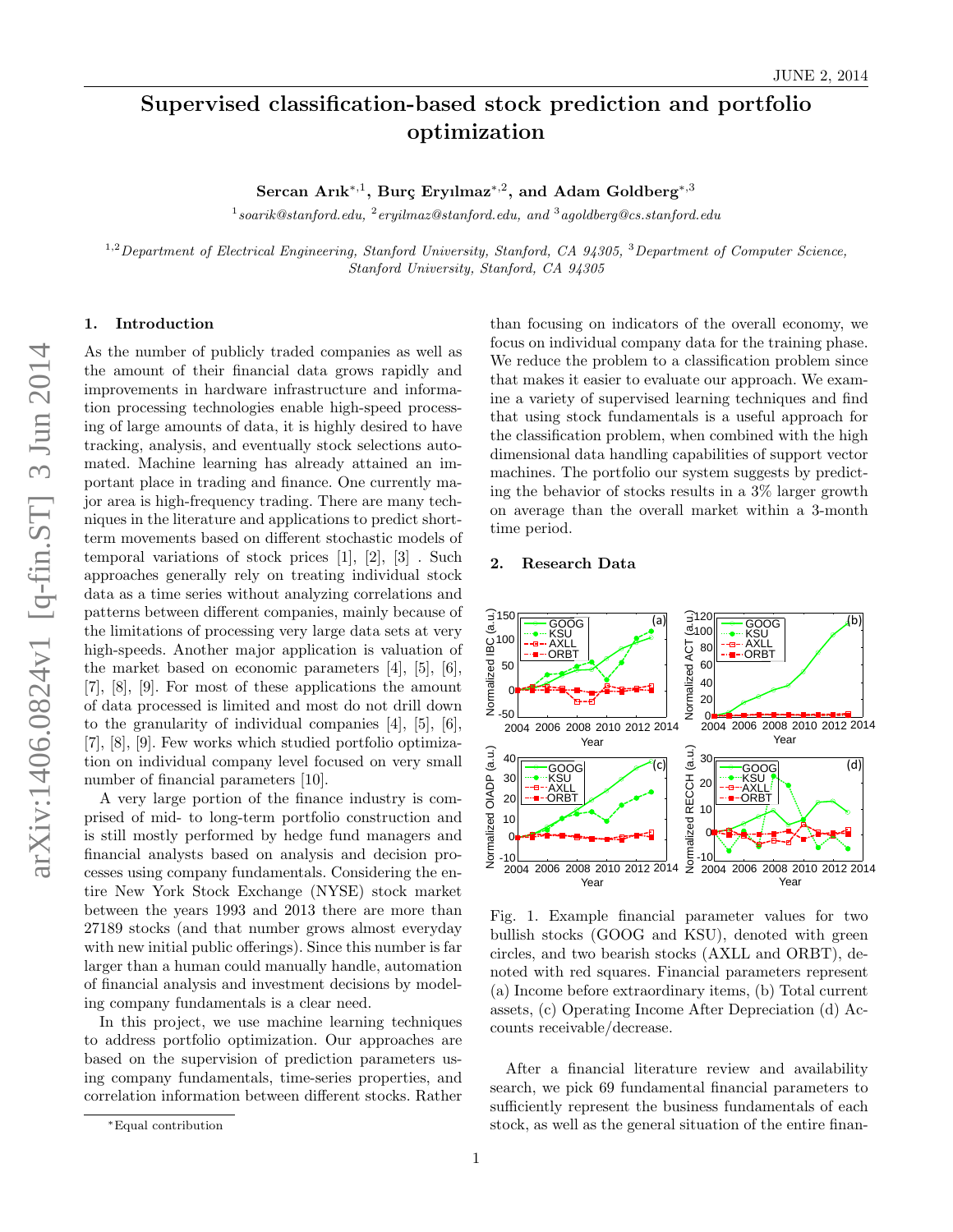cial market and US economy. All of the financial parameters are taken with annual period, although their announcement date demonstrate almost uniform distribution throughout the year. As representative examples, four financial parameters (income before extraordinary items, total current assets, operating income after depreciation, and accounts receivable) among these are displayed in Fig. 1 for four stocks (GOOG, KSU, AXLL and ORBT) between the years 2004 and 2013. As formulated in Section 4, our classification approach is based on determining the annual performance of a stock compared to the average annual market performance (which is quantified with respect to the NYSE Composite Index). We define *bullish* as 'yielding positive gains with respect to market' and bearish as 'yielding negative gain with respect to market' and use them as our classification labels. In Fig. 1, there are examples of 2 bullish and 2 bearish stocks defined for the year 2013. Individual impact of various financial parameters might not be very discriminative when considered individually, however, as will be shown, financial parameter data becomes very useful when considered collectively and when combined with the flexibility and data handling capabilities of support vector machine classifier.



Fig. 2. Market capitalization of the companies in the data set in ranked order. The companies shown in pink are discarded.

We initially consider all available NYSE stocks that have at least 50% of the analyzed financial parameters available. Among the entire set of stocks, we eliminate the ones that are not currently traded due to bankruptcy or acquisition. Since we need to be able to analyze temporal characteristics of stock behavior, we discard stocks with less than 10 years of financial data for the sake of completeness. Combined with the these limitations, we gather a data set comprising 1012 stocks. As can be observed from the market capitalization values in Fig. 2, there are more than four orders of magnitude difference between the financials of large and small companies. The behavior of the stock prices of extremely small companies typically do not have a pattern that can be modeled analytically. The trend of their stock prices are often dominated by speculations barely dependent on financial fundamentals. Hence, for more robust implementation of the supervised learning techniques, we further eliminate 152 companies with the smallest market capitalization.

#### 3. Data Preprocessing

Given the large size  $(69 \cdot 10 \cdot 860 = 593400$  data points in total) of the entire set of financial parameters, preprocessing is critical for the efficiency and accuracy of the learning and prediction techniques. In this section, we describe the data preprocessing approaches we use before application of supervised classification.

Firstly, the financial data set of 860 companies include missing and errorenous values for some financial paremeters. We address this problem in two steps. Firstly, we eliminate financial parameters with a fraction of missing data larger than a certain threshold (note that this is different from eliminating some stocks explained in Research Data section, where we eliminate stocks that are missing data more than a threshold). Conservatively setting this threshold to 5% for the years between 2004- 2013, we eliminate 17 out of 69 features from our financial data set, and are left with 52 financial parameters. Secondly, we perform imputation by assigning the mean (averaged over all stocks within the given year) of that given financial parameter to the missing data entry, which we don't believe skews our feature distribution as few values are missing after our aforementioned company and feature selections.

As the relative change of a financial parameter rather than the monetary value itself is more important for the performance, we normalize each parameter with respect to its value at the beginning of the financial data time frame (similar to Fig. 1). Then, we normalize each distribution to zero mean and unit variance for a given feature (across all stocks in the given year), since the supervised classification implementations we use are optimized for this normalization.



Fig. 3. The feature value over time for different values of DCT coefficients. Inset: block diagram of the filtering operation.

For robustness of the classification, we consider two smoothing strategies. Most of the financial parameters do not have a smooth variation from one year to another,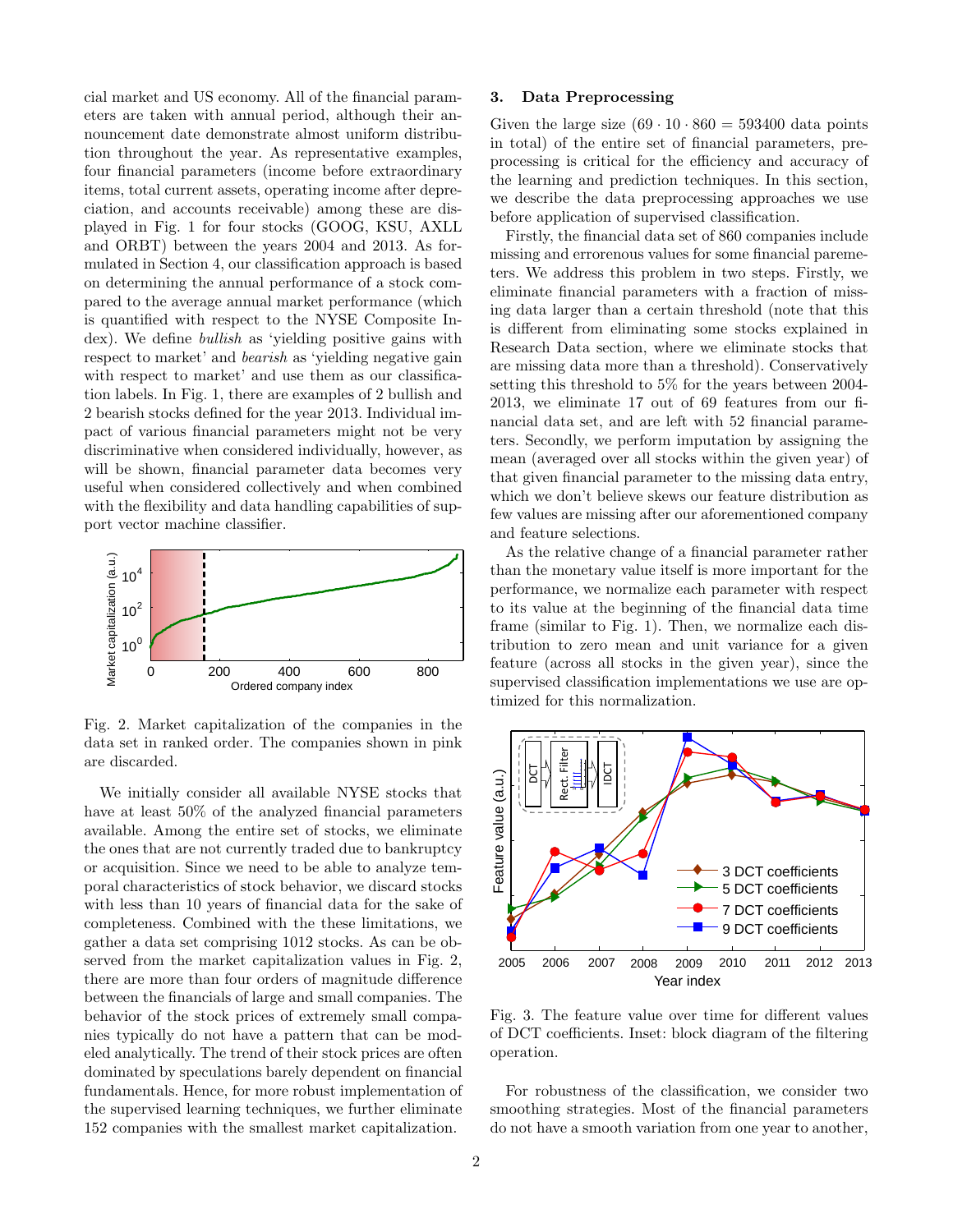but rather have an abrupt change over the years (see Fig. 3). To filter out this high-frequency volatility, we apply filtering in the discrete cosine domain. We consider filtering using an ideal rectangular discrete filter which is equivalent to setting a particular number of high-order coefficients to zero in discrete cosine domain. The discrete cosine transform (DCT) of a discrete time-domain signal  $f[n]$   $(n = 1, ..., N)$  is:

$$
F[k] = \sqrt{\frac{2}{N}} (2 - \delta[k]) \sum_{n=1}^{N} f[n] \cos\left(\frac{\pi(2n-1)(k-1)}{2N}\right),\tag{1}
$$

where  $(k = 1, ..., N)$  and  $\delta[k]$  is the Dirac delta function. The filtering operation with rectangular filter with width h yields:

$$
\widetilde{F[k]} = \begin{cases} F[k] & \text{for } k = 1, \dots, h, \\ 0 & \text{for } k = h+1, \dots, N. \end{cases} \tag{2}
$$

Finally, the filtered signal is transformed back into the time domain applying inverse DCT:

$$
\widetilde{f[n]} = \sum_{k=1}^{N} \sqrt{\frac{2}{N}} (2 - \delta[k]) \widetilde{F[k]} \cos\left(\frac{\pi(2n-1)(k-1)}{2N}\right).
$$
\n(3)

Fig. 3 exemplifies the impact of the rectangular discrete filter width  $h$  (or the number of non-zero DCT coefficients) on smoothing. Based on our empirical observations, we choose a rectangular filter width of 7 for all of the variables in our financial data set. Lastly, we consider smoothing based on principal component analysis. For robustness of the supervised classification, we eliminate the smallest 15% principal values, which are computed using singular value decomposition.

## 4. Stock Prediction with Supervised Learning

The rationale of our stock prediction technique is based on determining classification parameters using the relationships between the past financial parameters and their impacts on the past performance. In this section, we first formulate the general approach and then specifically describe the techniques used in this paper.

Let  $k$  be the number of features. For a stock with index  $i (1 \leq i \leq n)$ , let the feature vector  $\mathbf{x}^{(i)}[t] \in \mathbb{R}^k$  denote the corresponding financial parameters of year  $t$  after pre-processing. Let the label  $y^{(i)}[t+1] \in \{-1, 1\}$  denote the relative market performance (i.e. either bearish or bullish) of the stock  $i$  in a given period of time after the announcement date of financial parameters of year  $t$  $(t \in \{2013, 2012, 2011...\})$ . The goal is to predict  $y^{(i)}[t]$ for each  $i$  using the financial parameters of past  $L$  years, i.e. based on the feature vector:

$$
\mathbf{X}_{\left[\mathbf{t-1};\mathbf{t-L}\right]}^{(i)} = \begin{bmatrix} \mathbf{x}^{(i)}[t-1] \\ \mathbf{x}^{(i)}[t-2] \\ \vdots \\ \mathbf{x}^{(i)}[t-L] \end{bmatrix} . \tag{4}
$$

For supervision of the learning parameters, known performances of all of the stocks in the data set of past M years are used. The corresponding training data matrix is formed as:

$$
\mathbf{X}_{\mathbf{T}} = \begin{bmatrix} \mathbf{X}_{\mathbf{T}}^{(1)} \\ \mathbf{X}_{\mathbf{T}}^{(2)} \\ \vdots \\ \mathbf{X}_{\mathbf{T}}^{(n)} \end{bmatrix}, \tag{5}
$$

where

$$
\mathbf{X}_{\mathbf{T}}^{(i)} = \begin{bmatrix} \mathbf{X}_{[t-2;t-L-1]}^{(i)} \\ \mathbf{X}_{[t-1;t-L-2]}^{(i)} \\ \vdots \\ \mathbf{X}_{[t-M-1;t-L-M]}^{(i)} \end{bmatrix} .
$$
 (6)

And the vector of corresponding known labels (determined by the relative market performance in that given time frame) of past  $M$  years are:

$$
\mathbf{Y}_{\mathbf{T}} = \begin{bmatrix} y^{(1)}[t-1] \\ y^{(1)}[t-2] \\ \vdots \\ y^{(1)}[t-M] \\ \vdots \\ y^{(n)}[t-1] \\ y^{(n)}[t-2] \\ \vdots \\ y^{(n)}[t-M] \end{bmatrix} . \tag{7}
$$

After applying all of the pre-processing operations, we end up with  $k = 52$  features as explained in the previous section. Our observations suggest that both financial parameters and stock performance in the past beyond a particular time frame have negligible effect on the current performance. Hence, we make choices of  $M = 5$ years and  $L = 5$  years. To further narrow down the problem, we limit the performance metric to the time frame of 3 months after the announcement date of financial parameters, e.g.  $y^{(i)}[2013] = 1$  if the stock i outperforms the market at the end of the three months after the accouncement of financials of the year 2012.

We partition the entire training data set of size  $M \cdot n$ into two subsets and partition  $X_T$  and  $Y_T$  accordingly. We use the first subset to determine the classification parameters and the second subset to test the training accuracy of the classification obtained by the first data set. This also allows us to consider different subsets of the training set to optimize the learning performance by reducing the impact of speculative companies or abrupt changes on supervision. Fig. 4 shows the the impact of the cardinality ratio of the first subset on the training error rate. To have low enough prediction error rate while having a reasonable number of elements in the testing data set, we fix this cardinality ratio to 90% for the rest of the results. Since consideration of all combinations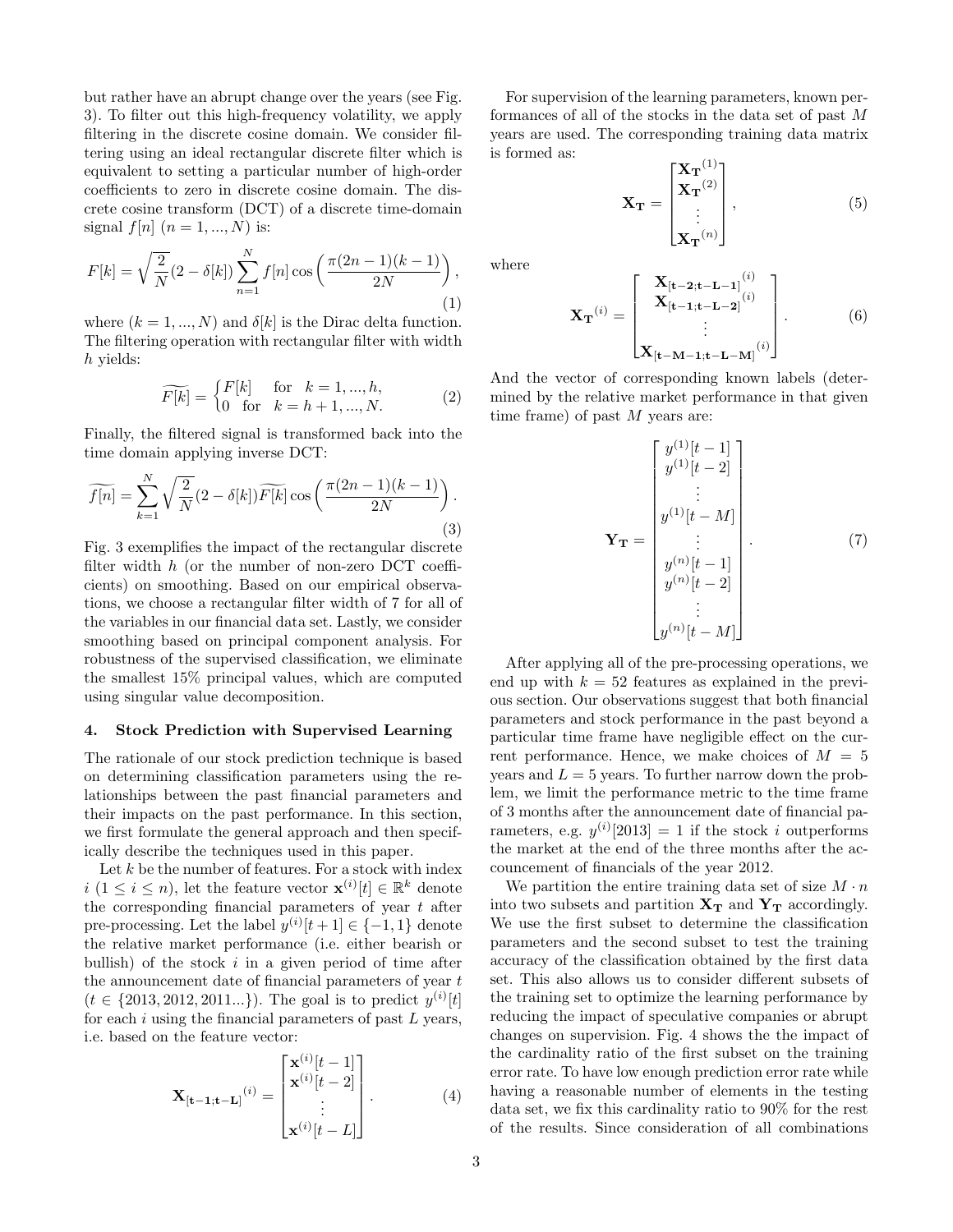

Fig. 4. Minimum learning error rate vs. cardinality ratio of training subset (obtained using SVM classification as explained in the test).

with the given cardinality ratio have prohibitively high computational complexity, we only consider a particular number of random realizations for training.

We initially consider supervised classification using Decision Trees, k-Nearest Neighbors, Naive Bayes and support vector machine (SVM) techniques. Our results suggest that SVM outperforms the other three classification techniques with more than 3% prediction accuracy, provides more robustness to the changes in the training data set, and is more computationally efficient for large data sets. Therefore, in this paper we focus on stock prediction using SVM based classification. Other studies [4], [6], [7], [9] also show SVM is well-suited for financial applications with its capability to model high dimensional feature spaces since financial parameters can take very different functional forms (see Fig. 1 for example). **Example 1**<br> **Example 20**<br> **Example 20**<br> **Example 20**<br> **Example 20**<br> **Example 20**<br> **Example 20**<br> **Example 20**<br> **Example 20**<br> **Example 20**<br> **Example 20**<br> **Example 20**<br> **Example 20**<br> **Example 20**<br> **Example 20**<br> **Example 20** 

We perform optimization of several SVM parameters for the highest prediction accuracy by exponential grid search. We choose the Gaussian kernel based on the motivation explained above, that is also motivated in the literature to work well for problems involving time series analyses [11]. We choose a box constraint parameter of 0.8. We allow up to 10% of the support vectors to violate Karush-Kuhn-Tucker (KKT) conditions considering the nature of the problem such that lower prediction accuracy values are acceptable. Because of the convergence issues of commonly used sequential minimal optimization based updates, least-squares based parameter updates are applied.

### 5. Results

Fig. 5 depicts the accuracy of the classification in both training (for the partitioned data set as explained in previous section) and prediction (for the entire data set corresponding to year 2013). Error values are shown separately for bullish and bearish labeled stocks, aver-



Fig. 5. Average confusion matrix values (bars in each plot show the ratios of true positive, false positive, false negative, true negative respectively) in (a) Training and (b) Prediction.

diction. In training, the average true classification ratios are 71.2% for bullish stocks and 60.2% for bearish stocks; and in prediction the average true classification ratios are 58.8% for bullish stocks and 57.9% for bearish stocks. Moreover, for all random realizations the prediction accuracy is found to be greater than 56.2%, suggesting the robustness of the technique even more noisy stocks are included in the training data set.



Fig. 6. Distribution of average 3-month return of the portfolio obtained by uniform weighing of bullish labeled stocks (shown with bars), average return of all stocks (black dashed lines), average return of all bearish stocks corresponding to 0% prediction accuracy (red dashed line), and average return of all bullish stocks corresponding to 100% prediction accuracy (green dashed line).

As a more meaningful metric, we evaluate the performance of the portfolio comprised of the bullish classified companies by the proposed classification technique. We simply assume an equal share allocation among the bullish classified companies. (Share allocation optimization can yield higher returns and is further discussed in Future Work.) Fig. 6 shows the distribution of the returns of the portfolio obtained over 100 random relatizations, as well as the average return of all stocks and average returns of actual bullish and bearish stocks. As can be observed, market outperformance is obtained for all of the random realizations. The average 3-month re-